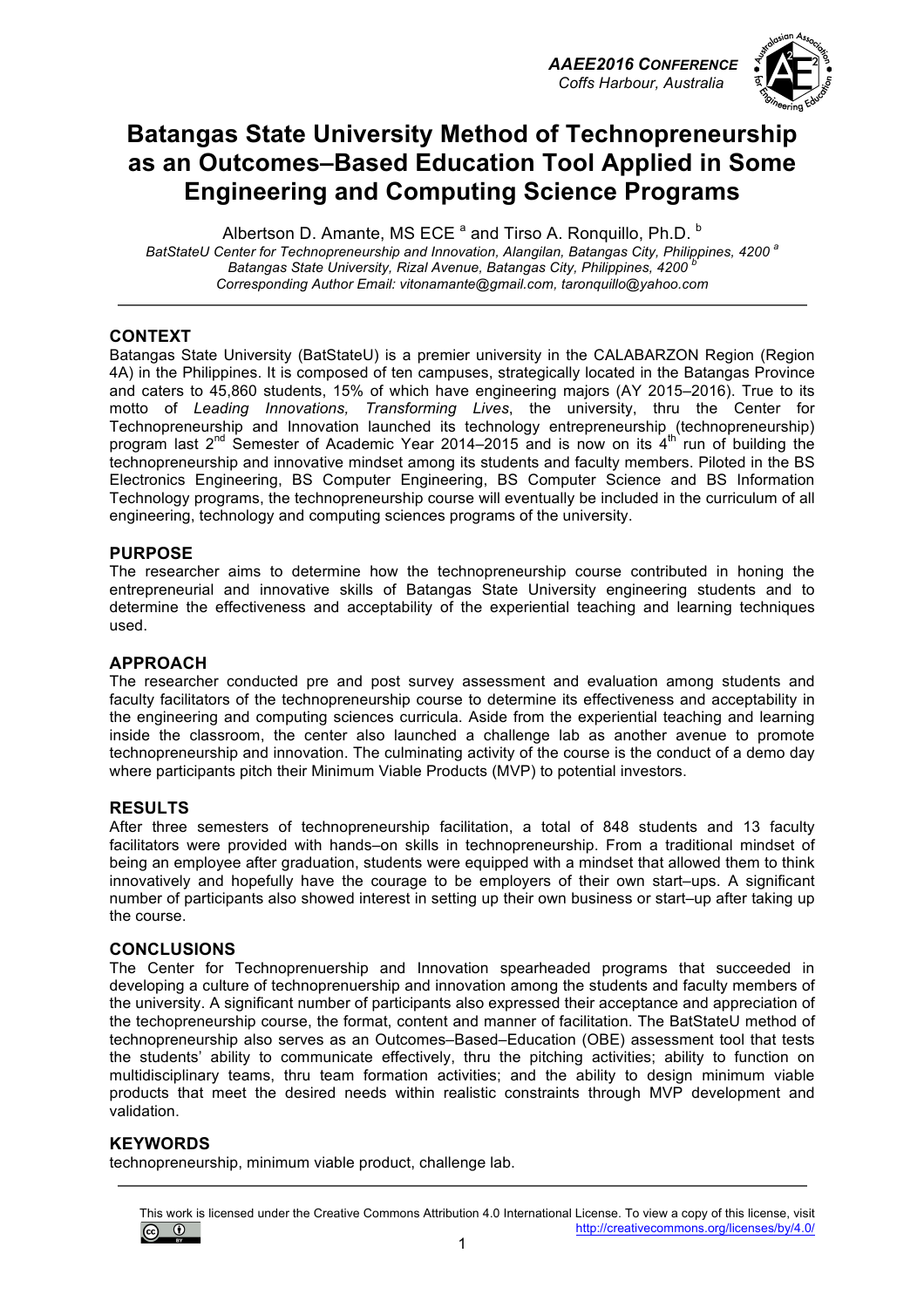# **Introduction**

Technopreneurship is simply entrepreneurship applied in a technology–intensive context. It is often associated with innovation, which, in the context of technopreneurship is the union of technology and market needs resulting in the creation of value added products and services that are scalable and relevant. According to Banatao (2015) both entrepreneurship and innovation are tools and drivers for economic development.

The Philippines has seen constant growth in the Gross Domestic Product (GDP), over the years, of 6% and above and an increasing influx of foreign direct investment, thus achieving investment grade status. Banatao (2015) pointed out that some factors that can sustain the economic growth are a functioning market system, high levels of savings, public and private sector investment, resource mobility, innovation and political leadership. This paper discusses how BatStateU method of technopreneurship can contribute, through innovation, in the country's economic growth.

The BatStateU Center for Technopreneurship and Innovation (CTI) was established on August 2014 to assist potential entrepreneurs to take the first step in establishing their own business. The center is also tasked to spearhead programs that will bolster the culture of technopreneurship and innovation and provide an ecosystem where incubatees can harness their ideas and skills before they can put everything in the real world of enterprise.

The CTI provides opportunities for R&D results to be commercialized by encouraging more entrepreneurial activities and facilitating more commercial development of BatStateU's Intellectual Property Right (IPR).

Providing successful incubation for high–growth start–ups requires more than just providing space and funding but also an ecosystem to support the growth of the incubated companies. As such, the CTI helps its Technology Business Incubators (TBI) succeed by providing a supporting ecosystem that includes financing, mentoring, leadership, development, intellectual property protection and technology commercialization. The vast linkages and partners of the university also assist in providing core competencies to operate and manage the TBI.

Education becomes the first line of introducing the technopreneurship and innovative mindset among the student and faculty members. Backed by trainings sponsored by different agencies, the BatStateU CTI prepared an entrepreneurial curriculum suitable for students in the engineering and computing science programs.

# **Objectives**

The general objective of the study is to perform assessment and evaluation of the effectiveness of the BatStateU Method of Technopreneurship in attaining selected student outcomes.

Specifically, the researchers aim to:

- 1. Implement the Technopreneurship curriculum in some engineering programs focusing on some student outcomes.
- 2. Perform pre and post evaluation of the effectiveness of the BatStateU Method of Technopreneurship in attaining selected student outcomes.

# **BatStateU Method of Technopreneurship**

Part of the establishment of the BatStateU CTI is the actual immersion of its personnel into the technopreneurship pedagogy. Technopreneurship fosters collaboration, as such, the university forged linkages with local and international universities and other private agencies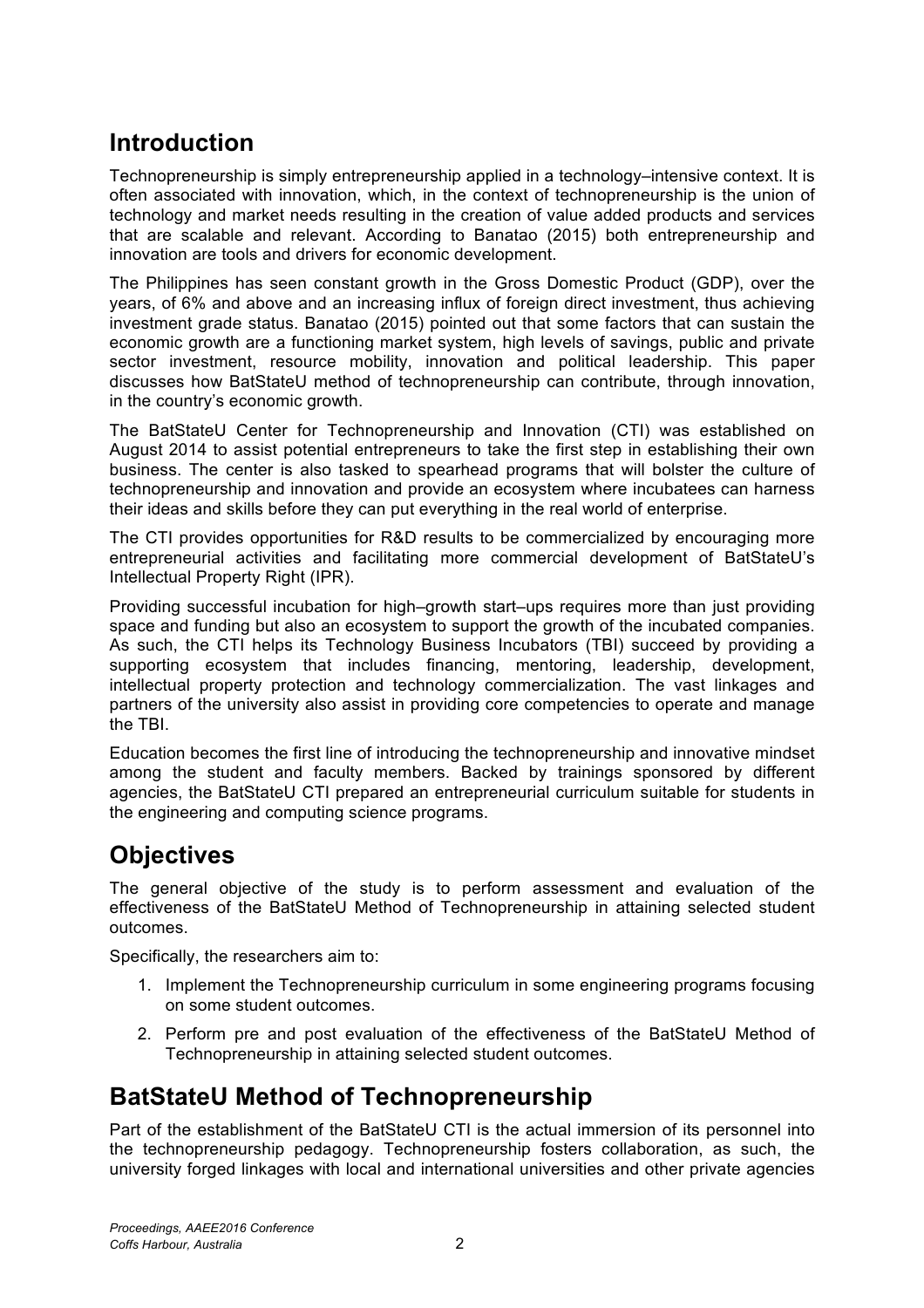which share the same advocacy of cultivating the technopreneurship and innovative mindset among students and personnel. Most notable are input from the Sutardja Center for Entrepreneurship and Technology (SCET) of the University of California Berkeley, the Enterprise of the University of the Philippines–Diliman, Start–up Aggieland of the Texas A&M University and the Philippine Development Foundation (PhilDev).

In recent years, there have been a shift of the teaching focus, from a teacher–student– transfer focus in which the subject is the only transported goods, to the student–subject– relation focus in which the teacher is only the medium used. This shift is illustrated in the didactic triangle shown in Figure 1 and are used in the studies of Sidhu, Singer, Johnsson and Suoranta (2015) and Johnson, Yang and Nilsson (2014).



**Figure 1: An illustration of Didactic Triangle showing a shift from the teacher–student–transfer focus (left) to the student–subject–relation focus (right)** 

According to Prince and Felder (2006), the teacher–student–transfer focus is also referred to as deductive teaching, whereas the student–subject–relation focus is referred to as inductive learning.

The Technopreneurship curriculum makes use of an inductive classroom where the facilitator presents or exposes the students to examples that show how the concept is used. The objective is for students to figure out how the concept can be used to address societal problems. The students should be able to demonstrate that they have understood the problem by proposing solutions in the form of Minimum Viable Product (MVP), that is technically viable and has potential for market.

In tehnopreneurship class, skills and attitude are equally or even more important than facts and raw knowledge, and an inductive learning approach is therefore more suitable. Examples of inductive learning approaches used in the technopreneurship class are game–based learning, role–playing and collaborative problem solving.

## **Technopreneurship as an OBE Tool**

As an Outcomes–Base Education (OBE) practitioner, the university sees the opportunity to cultivate the culture of innovation and technopreneurship among its students and while at the same time meeting some student outcomes, such as:

- Ability to function on multidisciplinary teams,
- Ability to communicate effectively,
- Knowledge and understanding of engineering and management principles as a member and leader in a team, to manage projects and in multidisciplinary environments.

These student outcomes are assessed through the conduct of activities such as *Know How* ideation, one–day validation, scrum planning, Minimum Viable Product (MVP) design and development and product pitching. Different sets of rubrics were devised to evaluate the student outcomes for the different activities.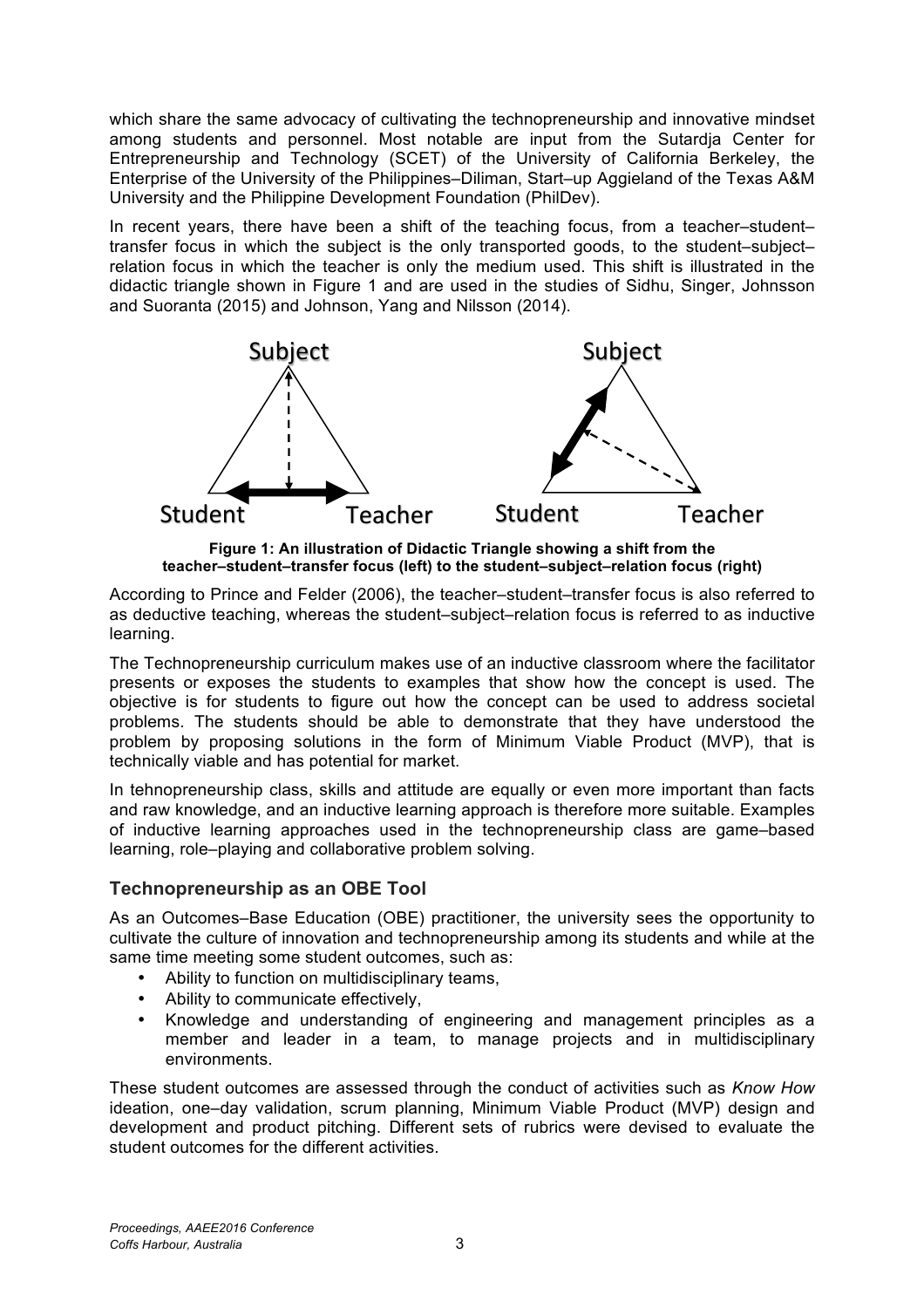## **BatStateU Techopreneurship Course**

Offered since 2012, the Technopreneurship format made a drastic change from a typical lecture type course, into an experiential type starting last  $2^{nd}$  Semester of Academic Year 2014–2015 (November to March). The improved curriculum was standardized and was piloted in the BS Electronics Engineering (BS ECE), BS Chemical Engineering (BS ChE), BS Computer Engineering (BS CpE) and BS Food Engineering (BS FE) programs with 111 students. In the following semester, 1<sup>st</sup> Semester of Academic Year 2015–2016, the enrolees tripled with students coming from BS Information Technology (BS IT), BS Computer Science (BS CS), BS Instrumentation & Control Engineering (BS ICE) & BS Mechatronics Engineering (BS MexE). In the process, a total of 10 faculty members were trained to facilitate the Technopreneurship Class. The technopreneurship classis in its Fourth Batch this  $1<sup>st</sup>$  Semester, AY 2016–2017 which is from August to December, following the new school calendar. Shown in Figure 2 is a graph showing the total number of students after three batches.



**Figure 2: Total number of students and venture ideas after 3 batches of Technopreneurship 101**

The BatStateU technopreneurship curriculum includes activities that motivates students in setting up their start–ups. The program typically runs for eighteen weeks wherein student teams, at the end of the program, conducts a demo pitch to selected external panel. During the demo day, the teams also get to showcase their MVPs. Following are short descriptions of the activities for the BatStateU technopreneurship curriculum.

- **Know How:** This is a required activity where students perform self– assessment to identify individual skills and strengths. In this activity, students are required to fill up a database after self– assessment of individual roles. Note that this is not a mere role playing, since for a start–up to survive, it must be a collaboration of different set of skills, both technical and business.
- **Ideation:** Everything starts with an idea. Students are encouraged, individually, to scan their environment of pain points or relevant issues where they can apply realistic solutions. The students may not start from scratch and are advised to examine previous technopreneurship class and a venture idea for a start–up. The potential of the ideas is determined by the class facilitators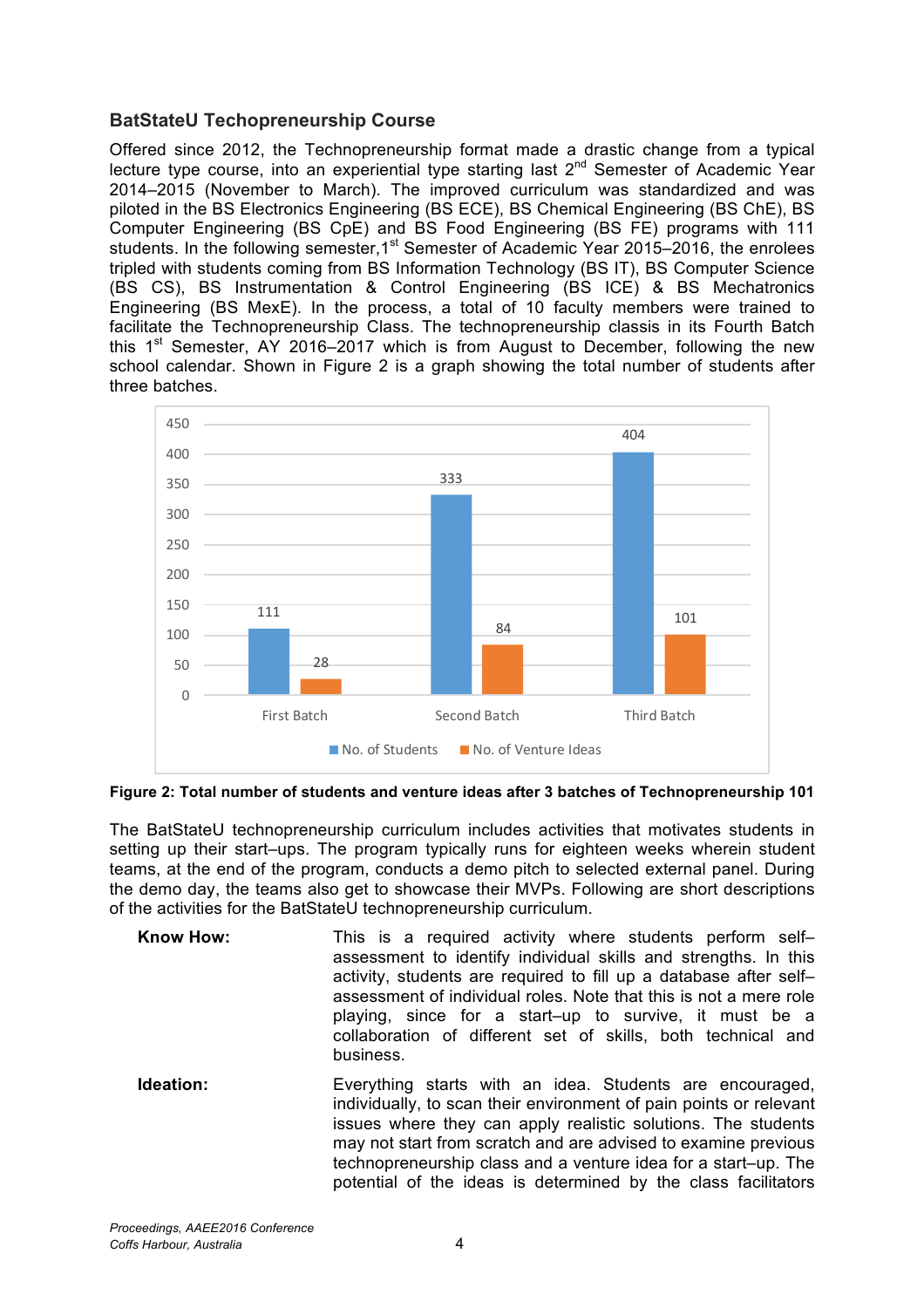considering innovativeness, scalability, marketability and significance.

- **One–Day Validation:** After receiving the approval of the facilitator, the proponents are required to conduct a one–day validation to determine preliminary potential to market. Students are advised to go out of the building to ask the most important person: the potential customer. Also, the students are also encouraged to seek technical experts for comments and suggestions. The results of the one–day validation are discussed in class.
- **Team Formation:** Once approved, the facilitators conduct team formation which is in the process of hiring. As in previous studies conducted by Wasserman (2008), and Vaughan (N.D.), for the start–up to succeed, it must be composed of both technical and nontechnical members. A team may be composed of a hacker (technical software), maven (technical hardware), connector (market guy), designer (user interface, branding), scrum master (project manager). A team is composed of at least two and a maximum of seven members with at least one required technical member. If necessary, the team may include members outside the class.
- **Scrum Planning:** Project management is another important aspect of the class. Scrum, according to James (2012), is a management framework for incremental product development using one or more cross–functional, self–organizing teams of about seven people each. It provides a structure of roles, meetings, rules and artifacts. Teams are responsible for creating and adapting their processes within this framework. Scrum uses fixed–length iterations called Sprints, which are typically two weeks or thirty days long. Scrum teams attempt to build a potentially shippable and properly tested product increment for every iteration.
- **Customer Validation:** Validation is one of the most important activity because this is the avenue for the teams to test their venture ideas in the market. Perish or pivot becomes the name of the game as teams, based on the validation results, decide to continue with the venture ideas or pivot into a more viable concept. Aside from the features, the actual cost of the products or services in the market is also worth validating. The output of each teams can come from interviews or focus group discussions with potential customers.
- **Demo Day:** Demo day is the final activity of the class, wherein the best teams get to pitch and demonstrate their ventures to a selected external panel. The panel is usually composed of industry leaders in the field, funding agencies or potential angel investors. The top four teams will receive merit prizes and an opportunity to be included in the incubation program of BatStateU CTI.

The BatStateU technopreneurship class runs for seventeen weeks with various inductive– type activities and guest lecturers who can share their experiences in managing start–ups. Games such as "rejection therapy", "plan to fail", "believe" and "diversity". Majority of which are activities learned from Sidhu and Singer (2015) of the UC Berkley Sutardja Center for Entrepreneurship and Technology. The lecture topics are shown in Table 1.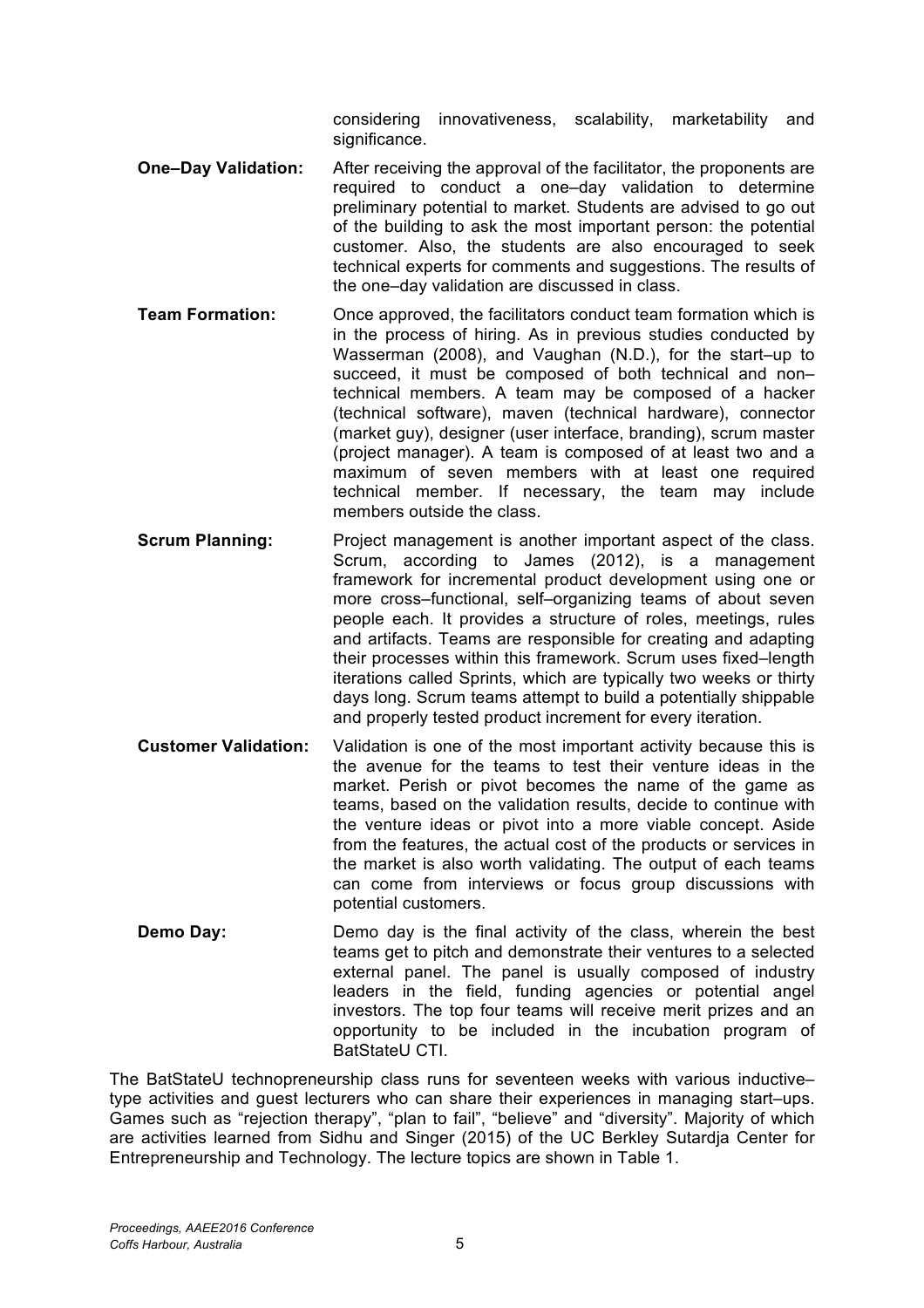| Week (Wk)<br><b>Number</b> | <b>Activities / Topics</b>                                                                                                                        |
|----------------------------|---------------------------------------------------------------------------------------------------------------------------------------------------|
| <b>Wk 1</b>                | Kick-off Course intro, Tech startups and technopreneurs,<br>Mindset, Deliberate Practice, Innovation, Lean Startup, Support<br>ecosystem Know Who |
| Wk <sub>2</sub>            | Seeding panel, Opportunity identification, Innovation canvass,<br>Self-profiling                                                                  |
| Wk 3                       | Know How                                                                                                                                          |
| Wk4                        | Round-robin pitching, First pivot, LS Case Study,<br>Ideas<br>database                                                                            |
| Wk 5                       | One–day validation, Team formation, 1st group pitch                                                                                               |
| Wk 6                       | 1st pitch to mentors                                                                                                                              |
| <b>Wk 7</b>                | Scrum plan, Customer hypothesis                                                                                                                   |
| Wk8                        | 2nd market validation, Business models                                                                                                            |
| Wk 9                       | UI/UX design sprint                                                                                                                               |
| Wk 10                      | 3rd market validation                                                                                                                             |
| <b>Wk 11</b>               | Dev Sprint                                                                                                                                        |
| <b>Wk 12</b>               | <b>Customer validation</b>                                                                                                                        |
| <b>Wk 13</b>               | IP and tech transfer                                                                                                                              |
| Wk 14                      | Financial plan, resource generation                                                                                                               |
| <b>Wk 15</b>               | Roles and valuation, Venture structure and agreements                                                                                             |
| <b>Wk 16</b>               | Practice pitch                                                                                                                                    |
| Wk 17                      | Demo day                                                                                                                                          |

**Table 1: BatStateU Technopreneurship Course Outline**

## **Assessment of BatStateU Techopreneurship Course**

The BatStateU CTI conducted pre and post survey assessments among the students of the Third Batch. The activity was explained during the first meeting and participants were encouraged to access the online survey portal. Respondents had an option not to fill–out their personal information. The online survey is designed to capture the students' perspective of Technopreneurship, before and after taking the class. The first part of the survey shows the students' profile and educational and family background as far as entrepreneurship is concerned. The next part investigates the factors that motivate students to pursue (or not) a technopreneurship career. A section is also included to determine the students' level of knowledge or skills in some areas of technopreneurship and in some of the identified student outcomes. The survey is given before and after the conduct of the technopreneurship class. The activity is conducted as part of the continuing quality improvement of the program. The result of the conducted survey is shown in the next section. Note that the data included were from the Third Batch only, which covers the  $2^{nd}$  Semester of Academic Year 2015–2016 were 150 of the 404 students participated. The researcher opted to use only the data of the third batch since data collected is more robust as compared with the data from the previous batch, since it was only during the third batch that sets of pre and post survey data were acquired.

## **Summary of Results and Findings**

Before the start of class, an online survey was conducted to gather baseline data to determine the level of understanding of students of the technopreneurship course. Following are the results of the pre–survey.

Based on the survey, majority of the participants in the third batch do not have relatives who are entrepreneurs. This is also true based on the results of the pre–survey assessment of the first and second batches When asked about their experience or knowledge about technopreneurship, majority said that haven't interned, worked or had entrepreneurial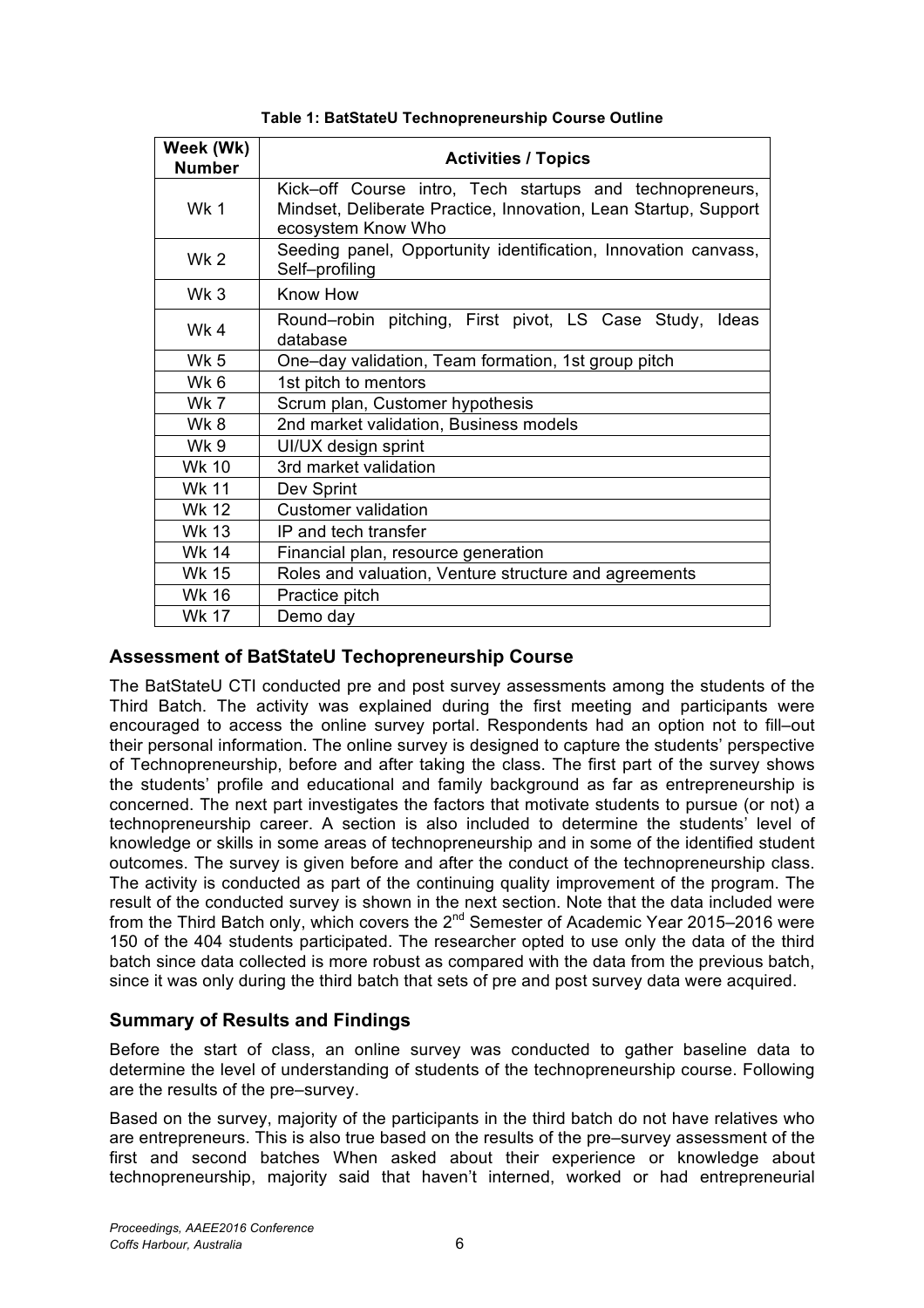experience. Although some had experience developing a product or technology, very few were familiar with intellectual property.

Options were shown to the respondents to determine their plans after graduation. Figure 3a shows data, before the start of the class, that when asked about the respondents' plan after graduation, 45.3% responded that they were still undecided to enter into business while 34.7% were considering to take the risk of starting a business. 6.7% did not like the idea while only 13.3% strongly considers being an entrepreneur. Majority of the respondents as shown in Figure 3b expressed that they prefer to be employed in a company.



**a. Considers setting up a business after graduation**

**b. Considers working in a large firm or company after graduation**

### **Figure 3 Pre Survey results showing students' plans after graduation**

After the conduct of the technopreneurship class the facilitators conducted an online post survey to determine the change in the mindset of participating students in terms of some student ouctomes and their willingness to set–up their own start–ups. Following are the results of the post survey.

Based on the survey conducted among participating students, there is an improvement on the students' perspective when it comes to setting up a start–up after graduation. There is a large shift on the studets' understanding to start a business from being below average to above average as depicted in Figure 4.

Part of the activities in the technopreneurship class is the conduct of a series of venture pitch. Student teams were taught to perform a 30–second elevator switch and a 15–minute venture pitch. Typical contents of the pitch deck are the specific problem being addressed, the value proposition, the target market, the competitive landscape and the revenue streams. The teams are also encouraged to present the market validation conducted as well as a demo of the functionality and features of the Minumum Viable Product. The pitch is usually delivered by the team's validator or market guy which tests the student's ability to communicate effectively. The result of the pre–survey and post–survey with regards to the students' perspective when it comes to the improvement in terms of their ability to effectively deliver a pitch is shown in Figure 5.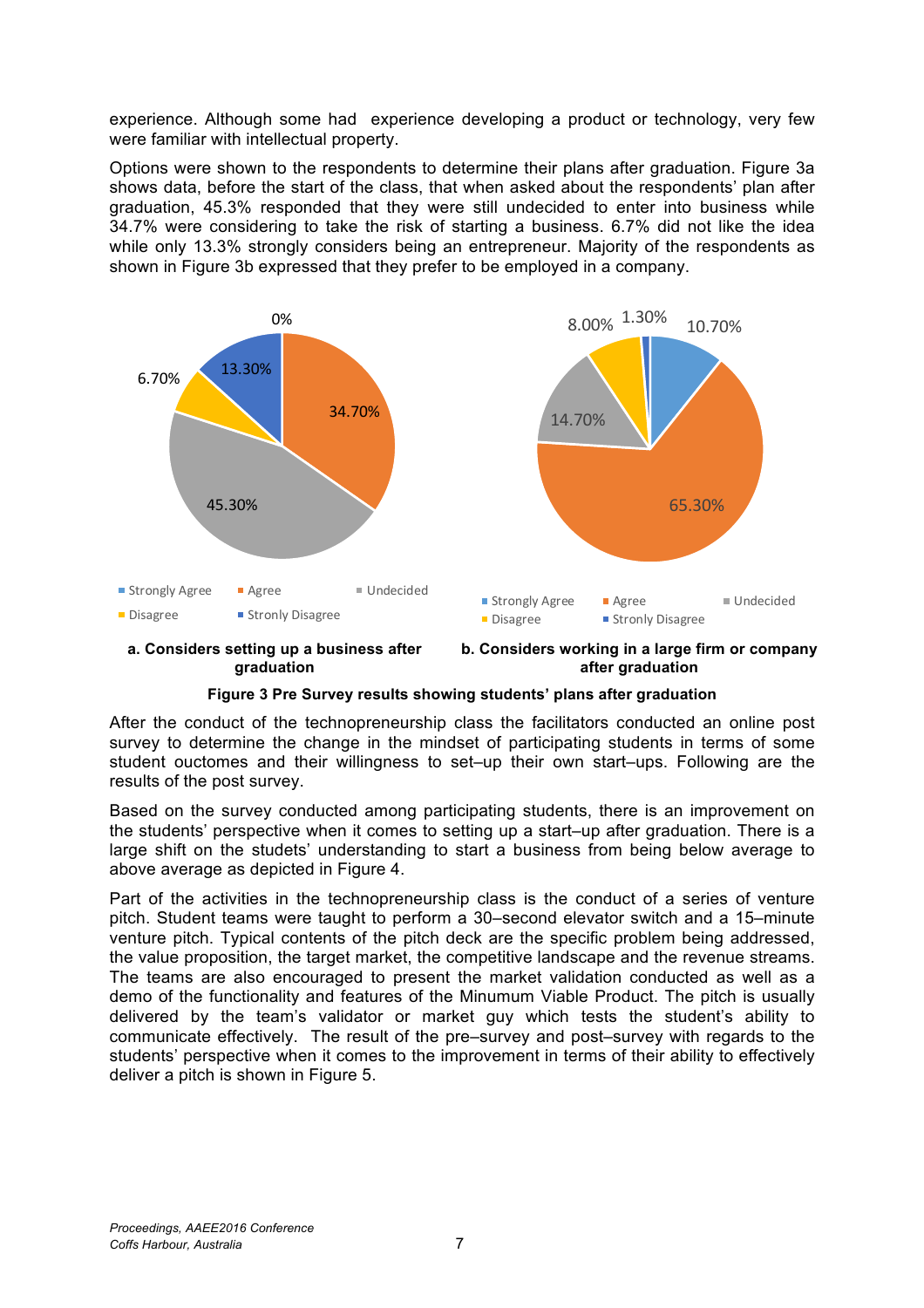

**Figure 4 Results of pre and post survey showing confidence in starting a business**



**Figure 5 Results of pre and post survey showing confidence in delivering a pitch**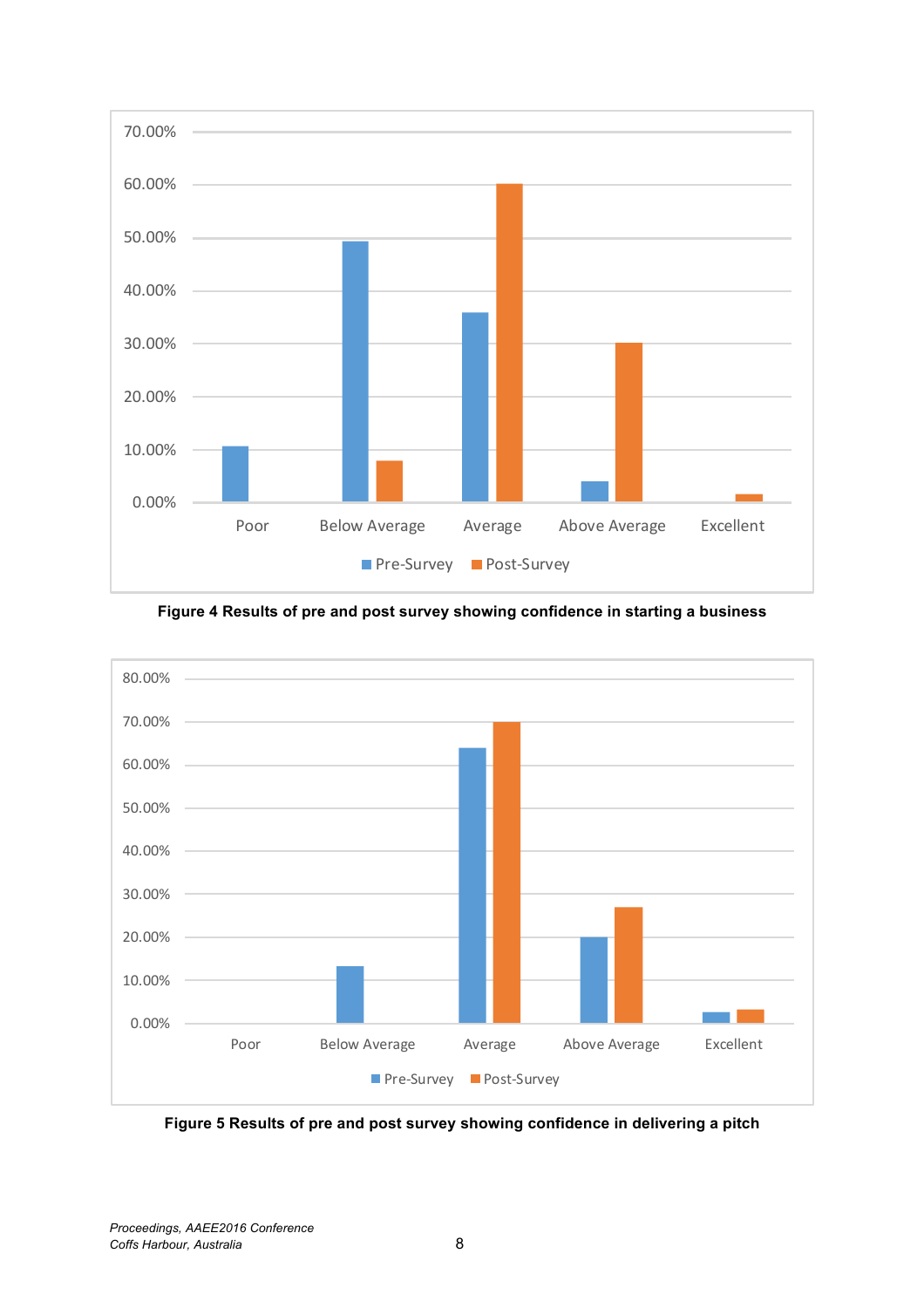The culminating activity of the technopreneurhip course is a demo day wherein the top fifteen, from the 101 teams, were carefully chosen to pitch to external partners, who were industry players and members of the local chamber of commerce and industry. As a facilitator of the class, the researcher saw the great improvement in terms of the level of confidence of the students after the conduct of each class. The activities allowed the students to express their thoughts more often and the regular practice pitch made them more prepared during the demo day. The different teams were assessed using a rubric to determine the following: Technical Viability of the MVP, Venture Pitch, Marketability, Team Execution and Relevance and Social Impact. Figure 6 shows the summary of results of the assessment for the Top 15 teams from the third batch. The scale used was 1: Poor, 2: Below Average, 3: Average, 4: Above Average, 5: Excellent. Figure 6 shows the result of the assessment.



**Figure 6 Average of the assessment result of the Top 15 teams of the third batch** 

Another Student Outcomes assessed is the student's ability to function on multi–disciplinary teams. It is important to note that the schedules allotted for the Technopreneurship class can be attended by students regardless of their program. For the Third Batch, the participating students were from the BS ECE, BS ChE, BS FE, BS IT and BS CS Programs. The diverse field of courses participating in the Technopreneurship classes allowed more collaboration of students with other disciplines, thus resulting into innovative venture ideas.

The result of the assessment reveals that for the top 15 teams, who pitched to external partners, attained an average score of 4.08 for all the metrics which is equivalent to an Above Average performance. As of this writing, four teams from the Third Batch are being incubated by the BatStateU Center for Technopreneurship and Innovation.

# **Conclusions**

The following are the conclusions drawn with regards to the research conducted:

- 1. The university developed a Technopreneurship curriculum which included activities to attain some student outcomes.
- 2. The survey conducted, before and after the class, showed an improvement in the students' perspectives in terms of technopreneurship skills. The survey also showed